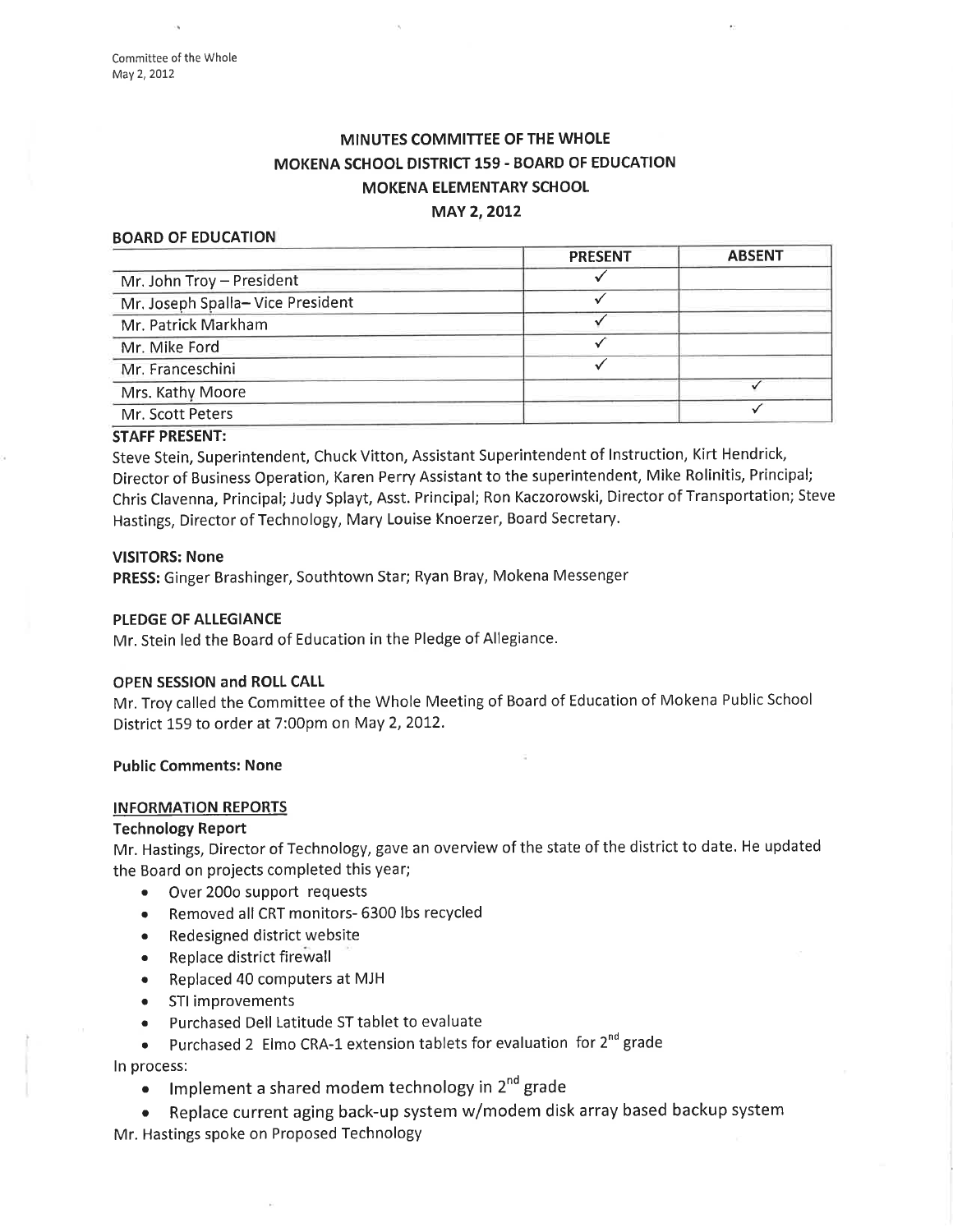• Beginning implementing a wireless system - approx. \$60,000

o Purchase classroom computing devices(PC, tablets, iPads, cameras)- approx. S34,000 Mr. Hastings presented some information on future direction of Technology in the district.

- . lmplement curriculum designed to take advantage of these new technologies; Gain an understanding of technology requirements for state testing ; lmplementation of software\services to support common core ; Continue lmplementing a wireless network infrastructure to support mobility in the classroom
- **•** Increase internet connectivity speeds to support district needs
- . Upgrade\enhance internal network infrastructure to support required end user performance levels
- Move to a virtualized desktop environment (required to provide an environment that is secure and manageable when supporting various hardware platforms)
- Mounted projectors\document cameras in all classrooms
- Interactive classroom equipment\ devices (tablet PCs, iPads, or some other future technology)
- Operating system upgrades\changes
- Office Suite upgrade \ replacement

Mr. Hastings presented ideas for future needs of the district Infrastructure. These projects need to be considered in the future in order to maintain current operations. They are considered a cost of operating the school district. Questions were asked by the BOE and answered by Mr. Hastings and Dr. vitton.

# Transportation Update

Mr. Hendrick presented information regarding the revenue and expenditure of the student transportation program in Mokena School district 159. Several reports were included regarding revenue received. Actual data from Transportation Claim Reports from 2001to present were referred to. Discussion regarding the current state of transportation and funding in the state of lllinois was had.

# Carnival Update

Mr, Troy gave a carnival update regarding dates and times:

Thursday and Friday May 17 and 18<sup>th</sup> 4- 11pm, Saturday, May 19<sup>th</sup> 11am to midnight and Sunday, May 20<sup>th</sup> 11am to 8 pm. Sponsors were secured for event; Pepsi will be providing signage; contract agreement for port a potties was supplied. Next update will be May  $16<sup>th</sup>$ .

# ACTION REPORTS

## Personnel

## Recommended Motion:

Mr. Spalla moved to approve personnel recommendations 1 through 5 as presented, subject to successful background checks, drug screening and physicals. The motion was seconded by Mr. Ford. **On Roll Call** 

Ayes: Mr. Ford, Mr. Franceschini, Mr. Markham, Mr. Spalla, Mr. Troy

Abstain: None

# MOTION CARRIED 5-O

## 1. Administrative  $-$  New Hire

Nays: None

| Anna Kirchner  | Principal | MES. | 2012-2013   | \$80,000/year |
|----------------|-----------|------|-------------|---------------|
|                |           |      | school year | 12 months     |
| Mari Jo Hanson | Assistant | MJH. | 2012-2013   | \$60,000/year |
|                | Principal |      | school year | 10.5 months   |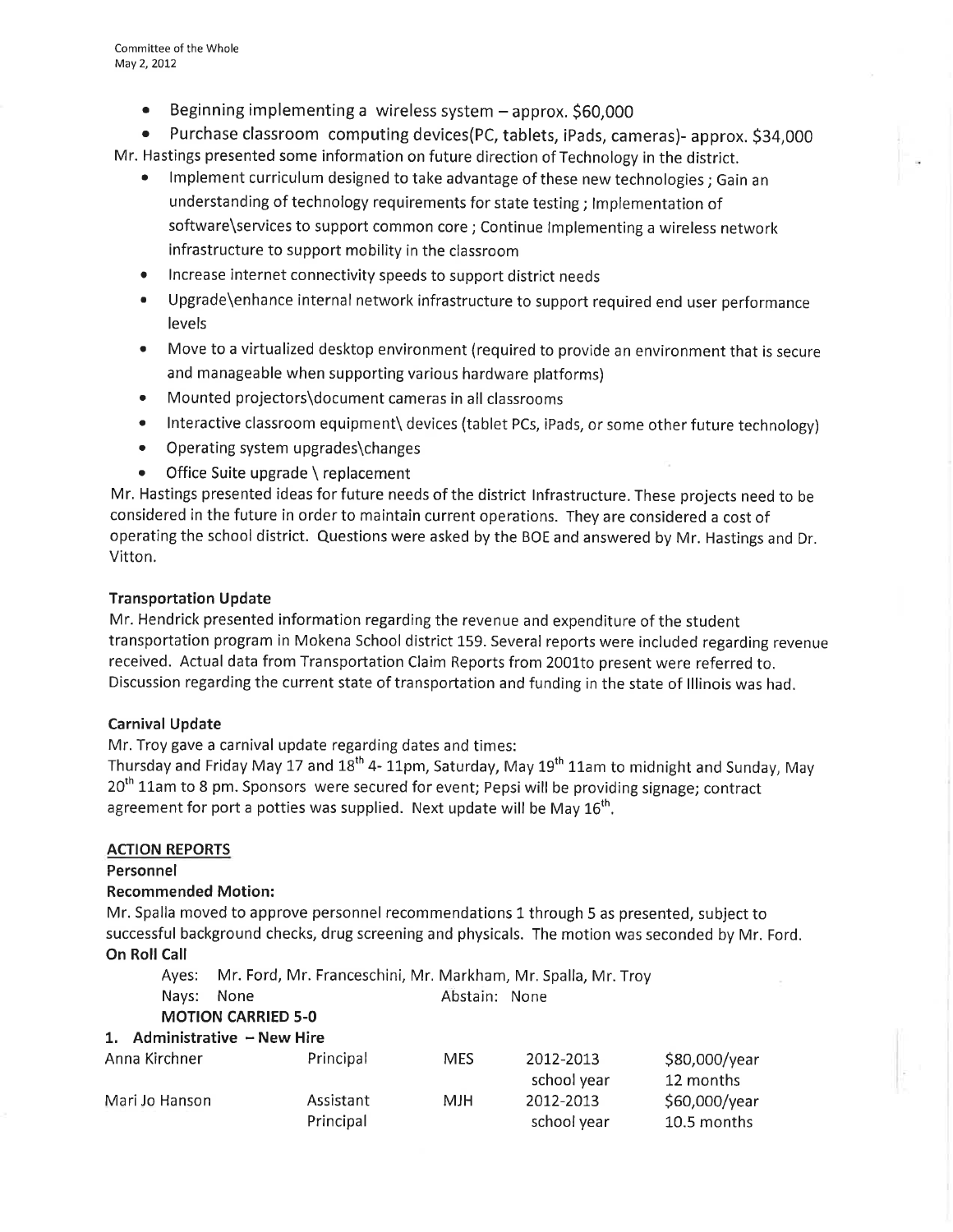| <b>Certified-Retirement</b><br>$2_{-}$<br>Patricia Kwilosz | Teacher                                    | <b>MES</b> | $End of the 2011-$<br>2012 school year         |                           |  |  |
|------------------------------------------------------------|--------------------------------------------|------------|------------------------------------------------|---------------------------|--|--|
| 3. Certified - New Hire                                    |                                            |            |                                                |                           |  |  |
| Caryn Hill                                                 | Teacher                                    | <b>MIS</b> | 2012-2013 school<br>year                       | Lane 1 Step E<br>\$39,869 |  |  |
| 4. Classified - New Hire                                   |                                            |            |                                                |                           |  |  |
| Karen Cronin                                               | Sub Building Aide                          | MIS.       | 4/26/2012 thru end of<br>2011-2012 school year |                           |  |  |
| 5. Classified-Resignation                                  |                                            |            |                                                |                           |  |  |
| Jeff Novak                                                 | <b>Building Aide</b><br>Instructional Aide | <b>MIS</b> | 4/20/2012                                      |                           |  |  |
| Transportation Fees for 2012-2013 School year<br>59        |                                            |            |                                                |                           |  |  |

Prior to the motion discussion was had regarding transportation fees and the state reimbursements.

Mr. Markham moved to charge \$ZOO per eligible student residing over 1.5 miles from school or in <sup>a</sup> hazard zone and charge \$375 per student living 1.5 miles from school for the 2012-13 school year. Mr. Ford seconded the motion.

On Roll Call

Ayes: Mr. Ford, Mr. Franceschini, Mr. Markham, Mr. Spalla, Mr. Troy Nays: None **Abstain:** None MOTION CARRIED 5-O

### SUPERINTENDENT REPORT

Mr. Stein presented to the Board a "work in progress" agenda forthe future meetings of Committee of the Whole. This new format will be informational reports in nature; professional development for the Board of Education. Rotation to the other schools will be considered.

Mr. Markham revisited the fact MPS 159 is charging for extracurricular for the 2012-2013 schoolyear. He requested this subject be brought before the Board of Education again for action at May 16 regular Board meeting.

### closED sEssloN

At 9:55pm Mr. Franceschini moved to adjourn to Closed Session for purposes of personnel and leasing; not to return. The motion was seconded by Mr. Markham. On Roll Call

Ayes: Mr. Ford, Mr. Franceschini, Mr. Markham, Mr. Spalla, Mr. Troy,

Nays: None

Abstain: None

MOTION CARRIED 5-O

President

Unchall,

**Secretary**